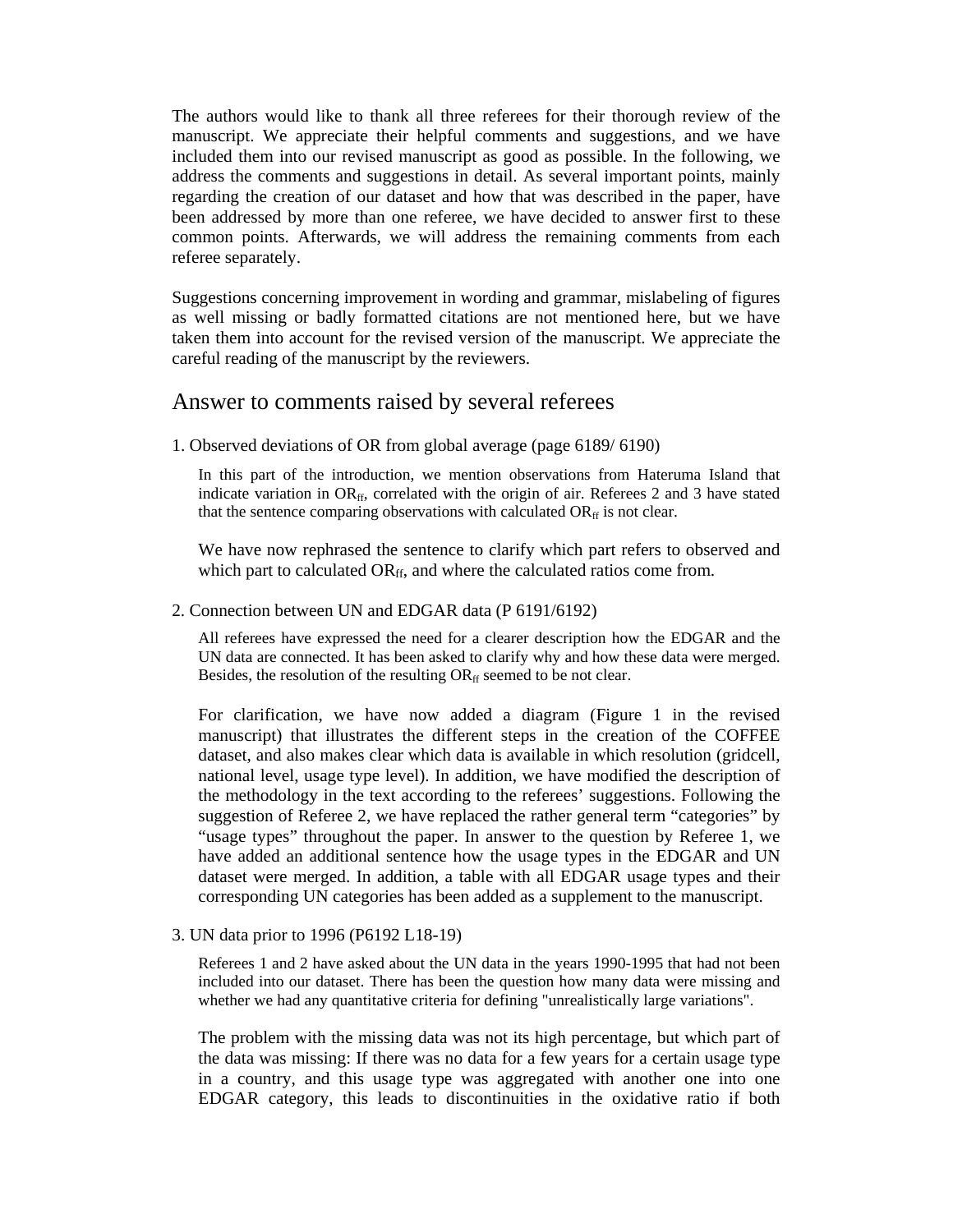categories have a different fuel mix. To give an extreme example, let's say an EDGAR usage type includes two UN usage types, one only using oil and the other one only gas. If, in a certain country, no data exist in the first two years for the first type and in the next two years no data exist for the second type, the OR of this category would change from 1.95 in the first two years to 1.44 in the next two years.

In addition to missing data, sometimes the consumption for certain countries and usage types was just unrealistically low in certain years or showed other strange variations. To decide whether a change was "unrealistic", we have checked the deviation of data from single years from the linearly fitted fuel consumption for their usage type and country. We also compared the time series on the usage type/country level with the  $CO<sub>2</sub>$  emissions from EDGAR as well as country/fuel type level consumption with the BP dataset.

Our data check also showed some missing data/unrealistic variations in the years after 1995, but by far not as many. Therefore, we were able to extrapolate the missing/bad years.

#### 4. Extrapolation of EDGAR data

Referees 2 and 3 have asked about the extrapolation of the EDGAR data from 1996 onward. There have been worries that this was a quite heavy extrapolation, in addition it has been asked for a better or more current citation.

Unfortunately, there is no better citation for the extrapolation performed by Sander Houweling. However, this extrapolation has been made in the same way as the extrapolations performed by the EDGAR team for the FastTrack2000 dataset, and the process-based factors have been provided by them as well. (This was maybe not written clear enough in our paper. We have clarified it more in the revised version). This extrapolation is not only used by us, but also for other purposes.

We are currently in the progress of upgrading our dataset to the most recent version of EDGAR (4.1), to have the advantage of the higher spatial resolution of the emissions (0.1° x 0.1° instead of  $1^\circ$  x 1°). This update will still take some time, but once finished we will make the results available on the same website as the current COFFEE dataset (we have added this announcement also in the conclusion part of our paper). Although we think that the higher resolution and the more current information on fossil fuel use will improve the resulting dataset, we do not think (based on our comparison between EDGAR 3.2 and EDGAR 4.1 so far) that this information changes any of the messages of our paper.

#### 5. Temporal factors in COFFEE (P6193/Section 3.2)

The referees have raised several questions and concerns about the temporal structure in COFFEE. They have asked to include some more information how the original EDGAR time structure was created and which modifications we have made to it. Referees 2 and 3 have expressed their concern about using the – slightly modified – Dutch time structure globally. Given the limitations of this temporal structure, they think our discussion of the sub-annual variations in the COFFEE dataset is too intensive.

For better description of the temporal structure, we have included a link to the EDGAR website that describes the original timefactors, explaining how they are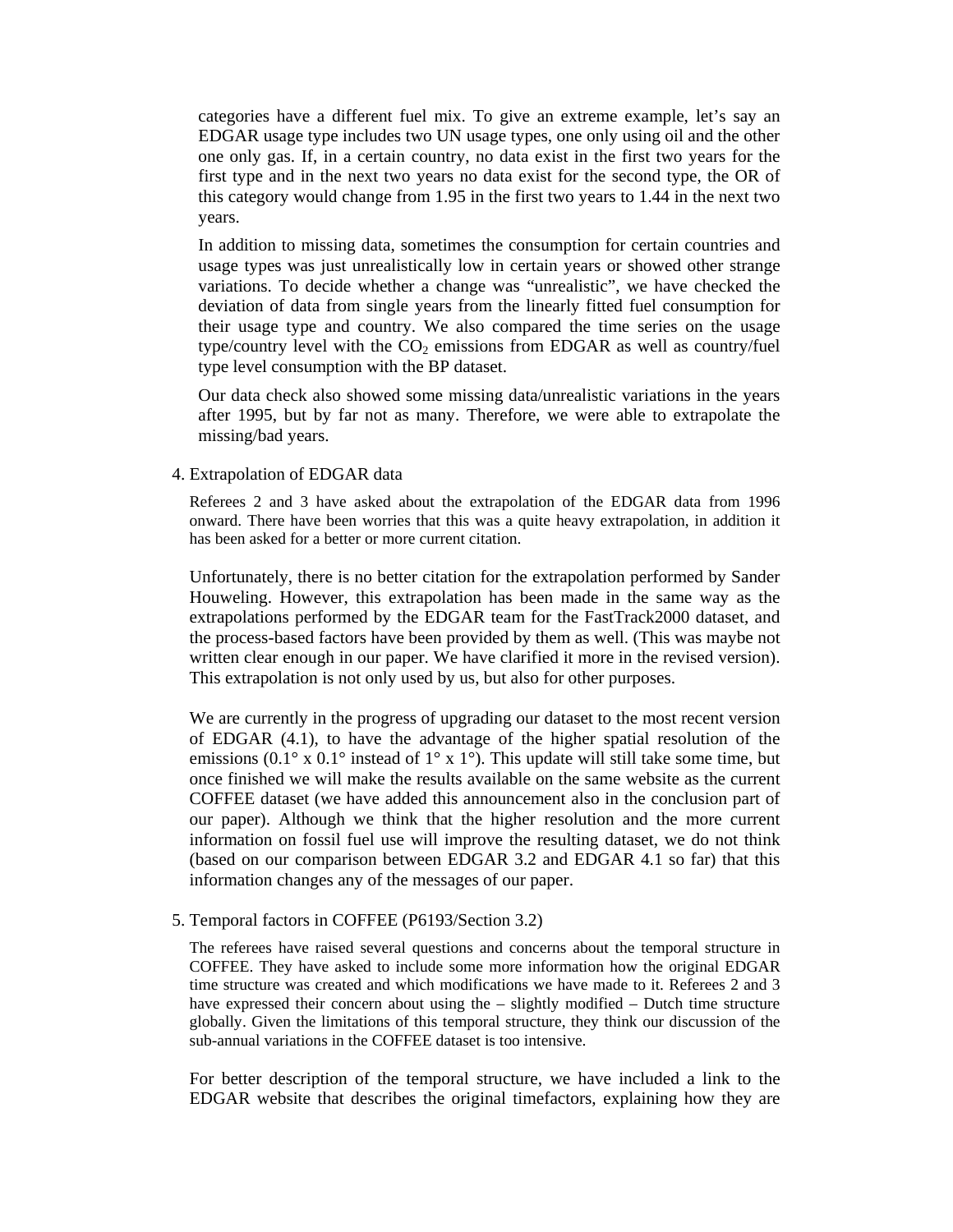created and what their limitations are. In addition, we have clarified for which categories we have reversed/suppressed the seasonal cycles in the Southern Hemisphere respectively the Tropics.

As to the general limitation of the temporal structure – both the original EDGAR factors and our modification – we agree to the referees that this is far from being perfect. We also would have preferred to use better factors; however, to our knowledge, there is no dataset with global information about the sub-annual variations in fuel use available. As mentioned by Referee 3, high-resolution inventories with better temporal structures exist locally, but are limited to Europe and the US. Merging all of the available information on fossil-fuel-related time structures into the COFFEE dataset would of course lead to improvements locally, but would also require considerable effort. It probably makes more sense to use the COFFEE dataset as a global overview to get an idea whether the effects of variations in  $OR<sub>ff</sub>$  are locally important – and then to combine  $OR<sub>ff</sub>$  with a local high-resolution fossil fuel inventory that also includes a more correct temporal structure.

But we agree to the referees that the limitations of our temporal structure should be pointed out more clearly, thus we have done this in the revised manuscript – at the introduction of the temporal factors in section 2 as well as in the discussion section 3.2.

As for the length of the discussion in section 3.2, we do not think that it is too extensive. Even if the resulting temporal structure only reflects what we put into the dataset, we do not think that this is completely evident from our description, maybe not even from the look at the EDGAR timefactors: Of course, it is clear from the text that the seasonal cycles are reversed in the SH and lower in the tropics, but this does not say anything how large the seasonal variations are in the different latitudinal bands, or compared to the size of the short-term fluctuations (or about the shape of these short term fluctuations). Thus section 3.2 is planned to give an illustration to the reader – and the potential COFFEE-user – how the complete time structure looks like in COFFEE (and now also to point out the caveats for interpretation of this structure)

## 6. Comparison of COFFEE to CDIAC and BP data (Section 3.2/Figure 3a)

Referees 2 and 3 have critized that our comparison of the three dataset is too long, taking into account the fact that they are not completely independent.

We have followed the referees' suggestion and removed the detailed comparison from the manuscript, as well as the CDIAC and BP  $OR<sub>ff</sub>$  from Figure 3a. Following the suggestion by Referee 2, we have just written one sentence stating the general agreement between the global average  $OR<sub>ff</sub>$  from these datasets.

#### 7. Comparison of REMO and TM3 simulations to observations at Ochsenkopf

As we have shown that there a significant sensitivity differences between the global and the regional model simulations, Referees 1 and 2 have suggested to compare simulations from both models to observations - at a station that is part of the REMO domain, for example the Ochsenkopf station.

We actually have done such a comparison at the Ochsenkopf station, and had originally planned to include it in the paper. However, the biospheric influence at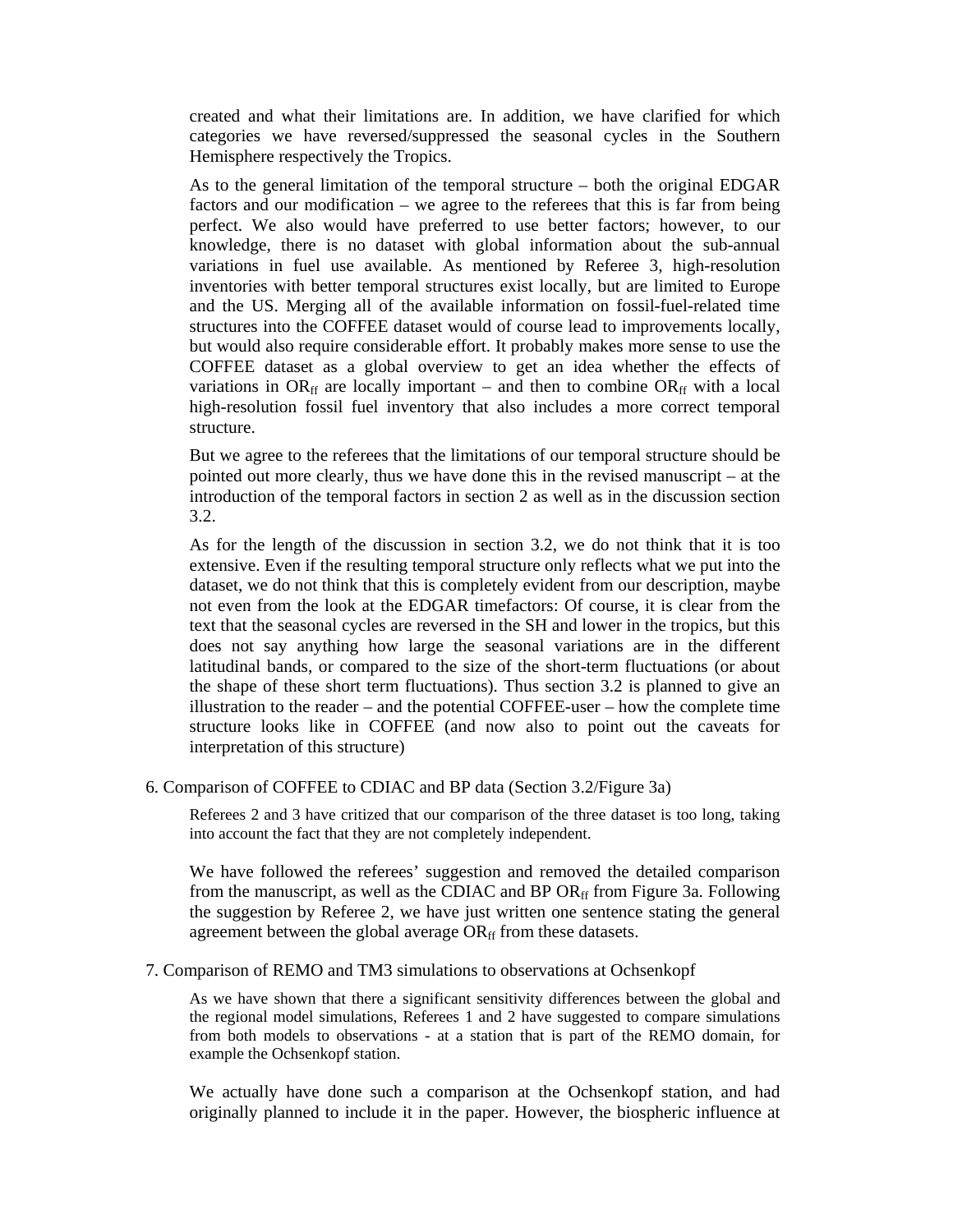OXK is much stronger than the fossil fuel influence, thus it also dominates the OR derived from the observations (This is also the case for our other European station, Bialystok). A comparison of the observations with the fossil fuel part of the model, as done for Hateruma, does therefore not make sense here. When adding model simulations for the biosphere, one needs to keep in mind that also the biospheric OR exhibits deviations from its global average that are not accounted for in the models. So, the comparison at OXK required an additional plot (biospheric simulation), a longer explanation (including at least some discussion of the variations in the biospheric OR), but does not really give more information concerning the performance of the two models for  $OR_{\text{ffp}}$ . Given the length of our manuscript, we thus have decided against this comparison.

However, as two of the referees have asked for such a comparison, and some readers might be interested as well, we have decided to include a comparison plot at OXK as a supplement to the paper.

In addition, we have decided to use the observations at OXK as an illustration for the discussion in section 4.3. ("Whether the contribution of  $OR_{\text{ffp}}$  to the total atmospheric oxidative ratio is significant, depends on the relative strengths of fossil fuel signals compared to the influence of other processes, e.g. related to biospheric activity"). Following a suggestion by Referee 1, we have included the observed OR for OXK and HAT in Figure 6.

## Answer to remaining comments from Referee 1

1. Could the authors indicate in the paper whether the lower sensitivity of CO2 and O2 variations of TM3 with regard to synoptic events is more due to the lower spatial rather than the lower temporal resolution of TM3 compared to REMO?

The lower spatial resolution is the dominating factor, but the low temporal resolution reduces the variability even further*.* 

2. It would be worthwhile information to state the percentage of CO2 emissions in NH, TR and SH to the total CO2 emissions. This information can either be included into Figure 2a or mentioned in the text.

That is indeed useful information. We have added this information in the caption of Figure 2a.

3. The daily variations of ORff are expected to vary with seasons (heating vs. mobility issues). I miss information regarding this additional effect.

Indeed the relative contribution of the different usage types changes throughout the year, influencing the diurnal cycle. However, these changes are rather small and do not change the general structure of the daily variation. We have added a sentence about this in section 3.2.

4. Would it be feasible to include the in-situ oxidation ratios (observed  $O_2$  vs. obser ved CO2) in Figure 6a to compare the actually observed O2/CO2 ratios with the fossil fuel influence?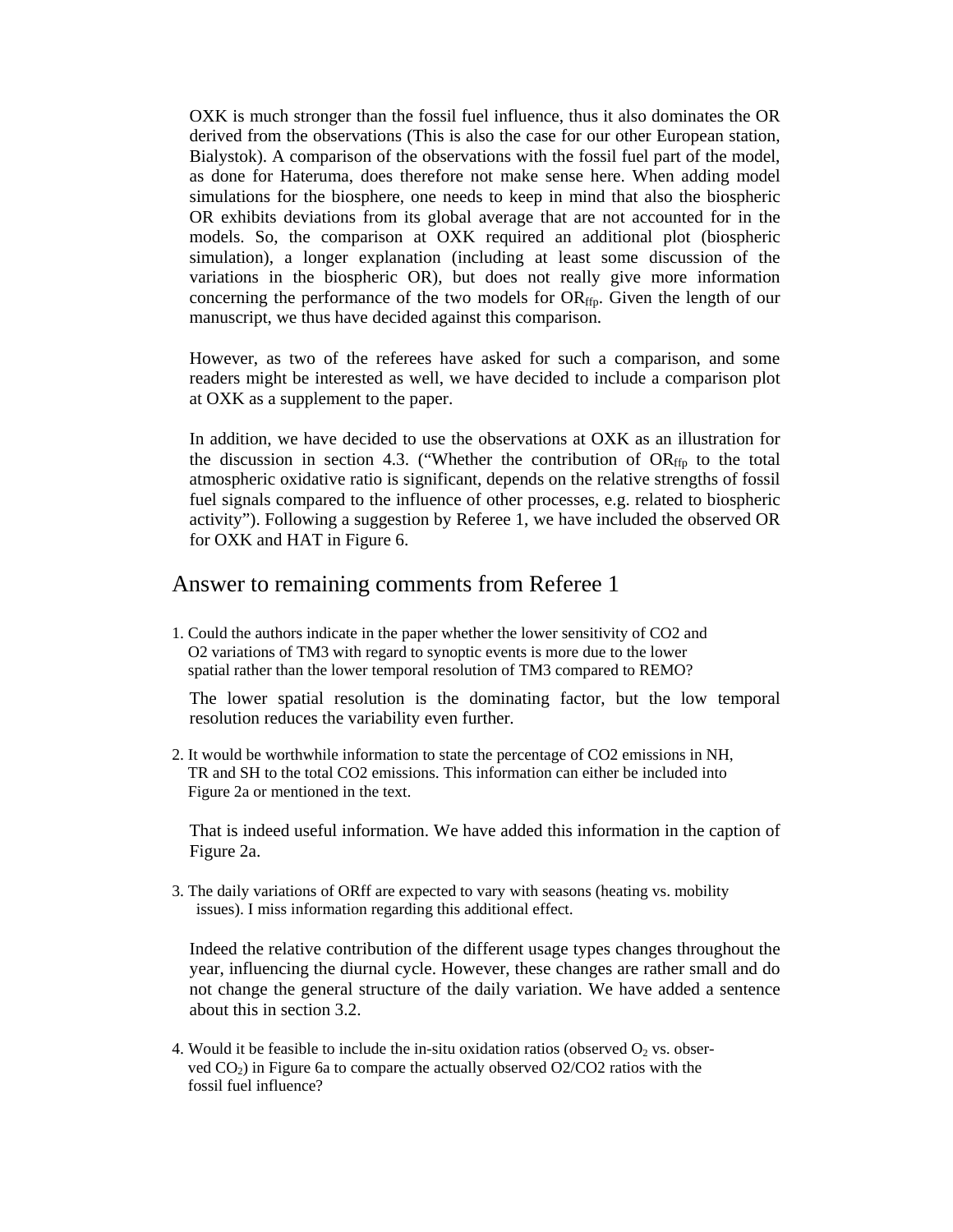We have adapted this suggestion partly, by adding the observed OR for OXK and HAT (see the discussion on the common points above). We have only done it for these two stations to prevent the plot becoming to crowded. Doing it for all stations, would not be possible anyway, as in-situ measurements are not performed everywhere, most stations have only flask sampling (with much lower sampling frequencies, e.g. daily or weekly).

5. P6189.l22-24: Sturm et al., ACP 2006 also mentioned variable oxidation ratios.

This is correct, and there are also other papers (e.g. Stephens et al, J. Atmos. Oceanic Technol, 2007) discussing this issue. However, these papers has not been cited here, since the observed variations there have been attributed to deviations of the biospheric oxidative ratio from 1.1 rather than being caused by variations in fossil fuel combustion.

6. P6193, l13: Is there a specific reason to select the year 2006?

The reason for choosing this year was just data availability: The UN data was available until 2006 when we have started creating COFFEE, and has just recently been updated (what has been included in the dataset). But as also pre-processed insitu data for Hateruma was available for 2006 only, we decided to use 2006 for all plots to have the same year everywhere.

7. P6193, l19-20: What is the percentage of those omitted gridcells (dominated by cement production) to respect to the total and where are those gridcells located?

OR<sub>ff</sub> is zero (or close to zero) for 0.2% of all gridcells with a defined OR<sub>ff</sub>. There are no larger areas dominated by cement production, but rather single gridcells distributed all over the world. A high number of those gridcells is found e.g. in China, India, and the US.

8. P6194, l4: You list Russia, Argentina and Canada, why not Mexico?

We just listed three examples for countries with higher gas consumption; Mexico could be added to the list as well as several other countries.

9. P6194, l12: …for the year 2006, results for the other years are comparable). Does this statement also hold for the spatial distribution? If yes, it should be added under 3.1.

This statement holds as well for the spatial distribution, but there is a slight difference between spatial and temporal changes: Spatial patterns in emissions and thus also in oxidative ratios do not change completely over the years, but there are changes, e.g. growing coal emissions from the Asian countries. The magnitude of these changes is quantified in Figure 3 (will be even more clear when adding the local changes in  $CO<sub>2</sub>$  emissions, as you have suggested) and discussed on page 6195. On the other hand, seasonal and short-term variations for the CO2 emissions are mainly dominated by the temporal factors that do not change on a yearly basis. The only difference in the temporal variations is thus caused by the distribution of the emissions among the categories.

10. P6195, l1-6: Figure 2 b and d. are the x-axis scales correct? To me, it would seem more realistic when the lower CO2 emissions occur on Saturday and Sunday?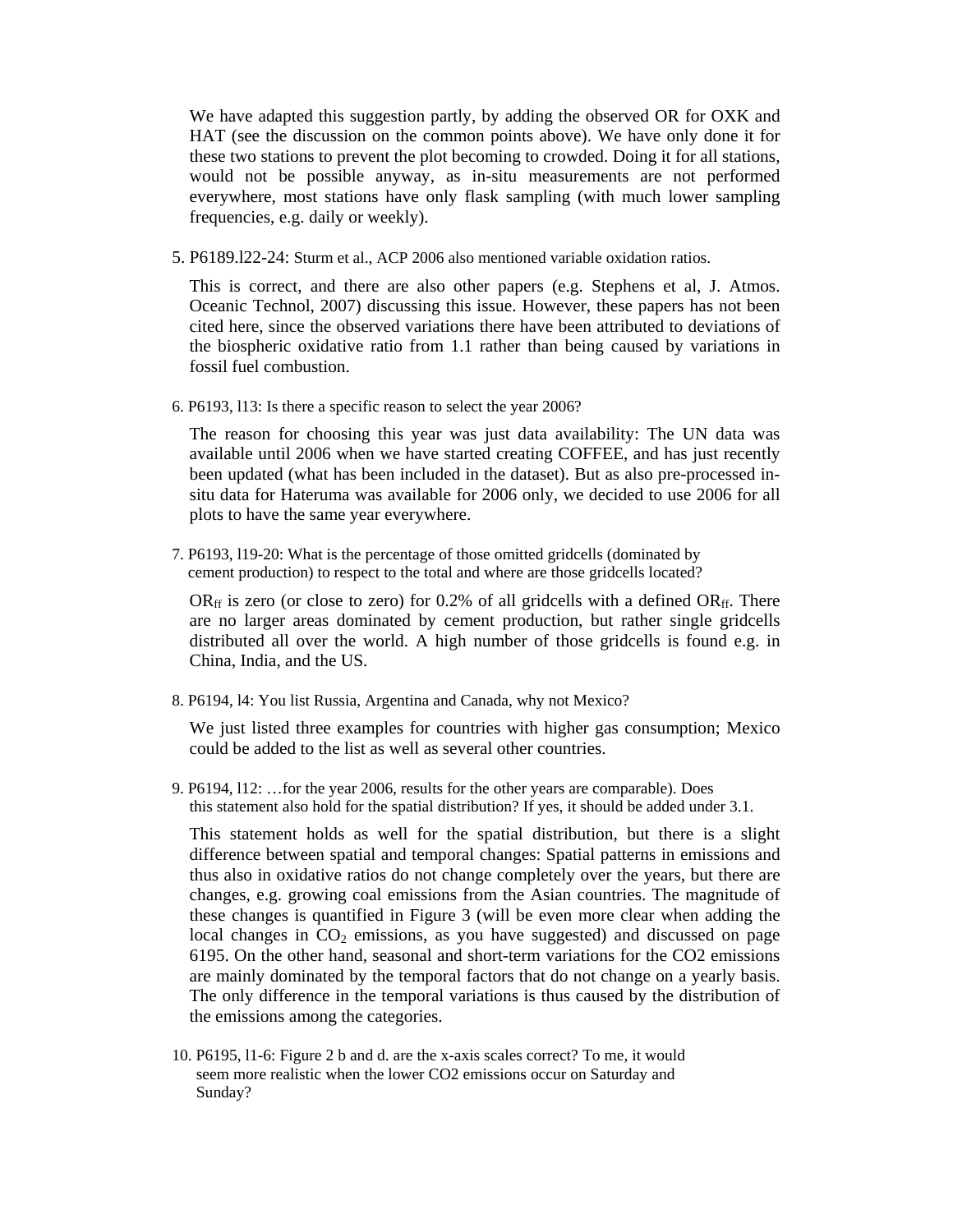This is indeed the case – apparently something went wrong with labeling of the axis, there seems to be a one-day shift. The labels have been adjusted now.

- 11. P6195, l17ff: In Figure 3, it would be good to include the CO2 emission changes (geographically) besides the ORff. This is a good idea - we have added such a plot to Figure 3.
- 12. P6200, l3: What means an error larger than 0.05? Can you express this with a criteria on the linear correlation (r, r2).

We have decided to use the error of the linear fit rather than the linear correlation, as the error could be included into the plot graphically and is just more illustrative than the linear correlation. Our significance criteria (error  $> 0.05$ ), corresponds roughly to the R² being larger than 0.8.

13. P6200, l5…that a significant part….From Figure 5c, about 30% seems to be statistically reliable (see previous point)

This is true. However, being statistical reliable refers mainly to the absolute value of the oxidative ratio, another point is the variability of the OR, which is capture quite well by our model.

14. P6200, l11-12: The statement about using the ORff information to test and improve the transport models is quite strong. Is this more a wish or do you really believe that this is important data for that particular purpose.

Our formulation is indeed a bit strong here. We have changed the sentence to "the information on  $OR_{ff}$  ...contributes to the evaluation of transport models."

# Answer to remaining comments from Referee 2

1. P6198 L17 Please be a bit more specific about how the 5-day timescale was chosen, and how sensitive the results are to this choice.

As stated in the paper, we wanted to get an oxidative ratio that is representative for the synoptic timescale, rather than getting seasonal variations. As the timescale of the simulated synoptic fossil fuel events at different stations seemed to be mostly somewhere between one day and one week, we focused on this range and performed linear regressions for different time steps (1,3,5,7 days), but also tried one with a longer time (30 days). The shorter the time series, the more fluctuations are seen in the retrieved OR<sub>ff</sub>. Another point was the comparison with observations, where gaps in the data occur from time to time. With fewer values per individual fit also the quality of the fit is decreasing, which lead to exclusion of more values (that did not fit our quality criteria). The 5-day timescale seemed a good compromise to show enough variability while having enough significant data left.

2. P6198 L19-20 When I look at the plots ( $OR<sub>ff</sub>$  at OXK), it actually does look to me like the black trace (TM3) is consistently a little higher than the blue REMO). Please address this.

This indeed seems to be the case for most of the time. However, we rather think that this is a coincidence. The difference does not seem significant, and we can not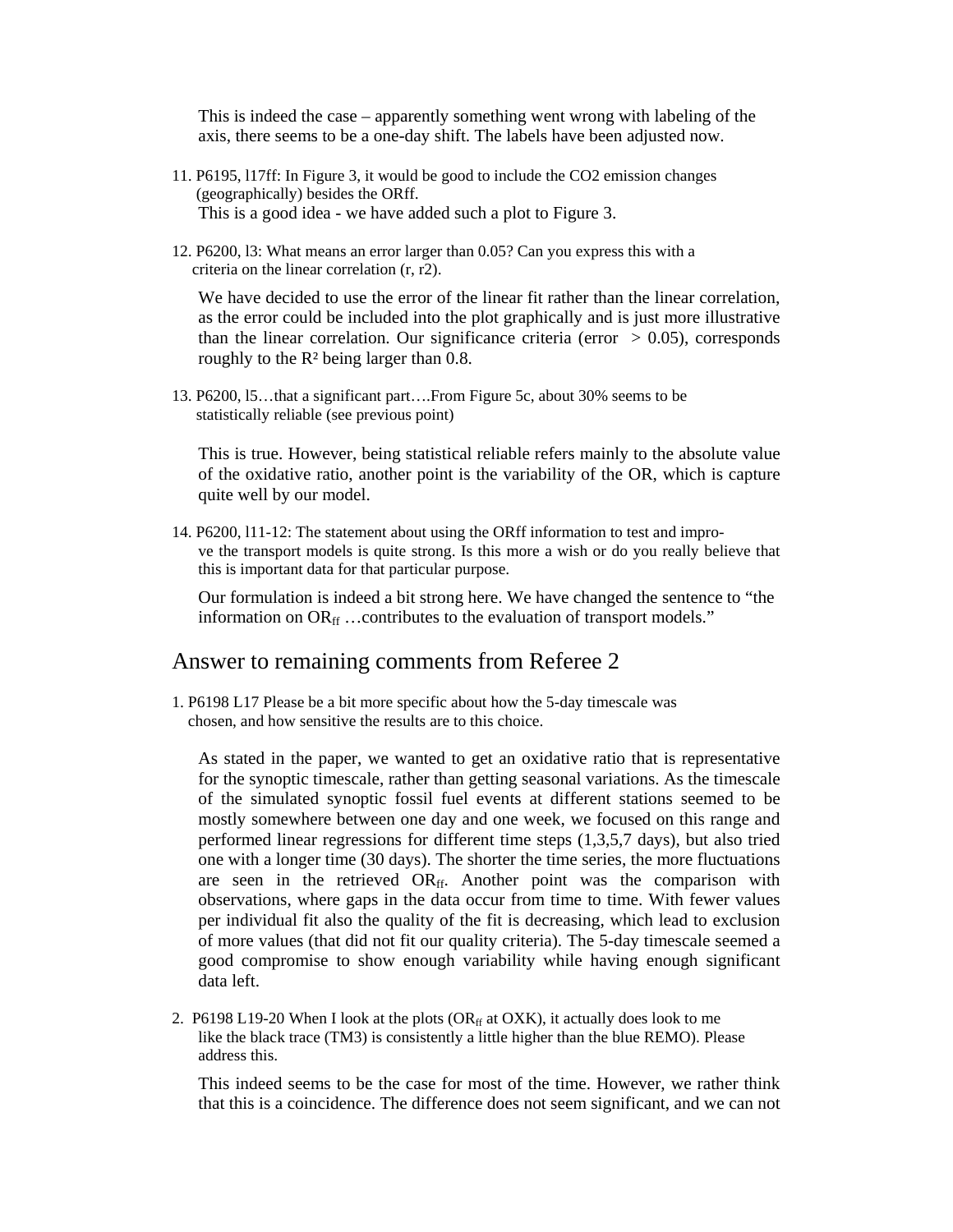think of a reason why TM3 should give higher  $OR<sub>ff</sub>$  values at this station. We have compared TM3 and REMO simulations for other stations within the REMO domain, and we do not see systematic differences – sometimes the TM3 values are slightly higher, sometimes the REMO values, and in other cases none of models is consistently higher.

3. P6199 L11 Strictly speaking, you don't know that ORffp is changing at Hateruma; you only know that ORp is changing, and you use other lines of evidence (such as backtrajectory analysis) to attribute this to fossil fuels.

This is correct. To clarify that, we have changed the sentence to: "The reason for choosing this station is the above mentioned **fossil fuel related variation in**  $OR_p$ that has been observed at this station."

4. P6200 L1-12: I would like to see a more focused discussion of the months of November and December. This is the time with well constrained observations and (in early November), a noticeable disagreement between the model and data. What do the authors think is going on here? It would also be good if the authors could spell out how much better things would be at Hateruma if they were to use a constant, but locally correct value for ORff (instead of the globally appropriate 1.4).

 Considering your first point, we are not completely sure what the reason for the disagreement in early November is, but we think it is probably due to ocean influence. One of us (Minejima) has run model simulations for Hateruma using the Flexpart model, and the  $OR_p$  derived from model simulation including ocean + fossil fuel agrees better to the observations in this period then the fossil fuel signal  $(OR<sub>ff</sub>$  from the fossil fuel part of Flexpart does not differ strongly from that of TM3 for this period). In general, one needs to keep in mind that our method with the 5 day-regression is good to get an overview of the variability and the absolute of  $OR_p$ and also to compare the distribution of OR at different stations – but it is probably not the best way to really understand single synoptic events. For that purpose, it makes more sense to pick synoptic events from the observations/simulations and calculate the  $OR<sub>p</sub>$  per event. Such a detailed investigation of synoptic events is done for Hateruma in another paper, written by some of us, that has just been accepted to ACPD (Minejima et al, Analysis of  $\Delta O_2/\Delta CO_2$  ratios for pollution events observed at Hateruma Island, Japan. ACPD 11, 15631-15657, 2011)

As to your second point, as  $OR_f = 1.4$  is general an overestimation at Hateruma, the use of a locally correct value would indeed be helpful. Minejima et al have observed that between Oct 2006 and Dec 2008, more than half of the assigned fossil fuel events are caused by air masses coming from China, thus the use of  $OR<sub>ff</sub>=1.1$  already gives better results than  $OR<sub>ff</sub>=1.4$ . This is discussed in [Minejima et al, ACPD, 2011] and we have added a sentence concerning this to our manuscript as well. However, especially for this station, the variability in OR is an additional interesting factor, as several countries with different fuel mixes are so close together.

5. P6201 L15: What about Kumukahi? This shows variations in OR comparable to ALT and BRW but is not discussed at all.

ALT and BRW were just picked as examples for remote stations with strong variations in  $OR_{ff}$ , KUM could be mentioned there as well. As seen in Figure 6b,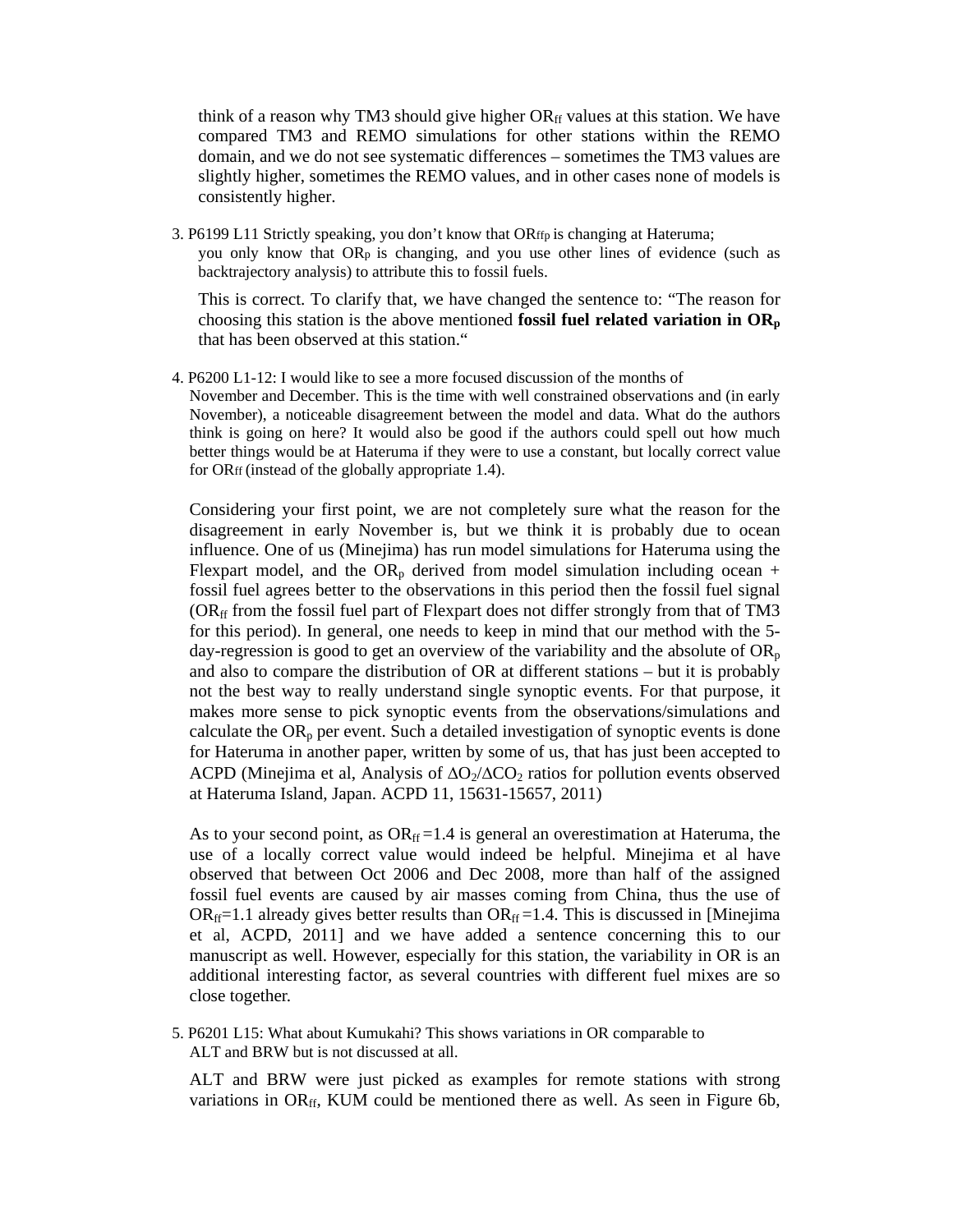the difference  $\Delta O_{2f}$  resulting from these variations is negligible in the case of Kumukahi as well.

6. P6204 L6-8 I am probably simply failing to understand something here, but I am not entirely convinced by figure 7b and 7c. The authors use Figure 7b to claim that there is an increase in the interannual variability of APO fluxes when a variable ORff is used. What puzzles me is that the black and red curves in Figure 7c show very similar amounts of variability (at least to my eye). If 7b really does show the variability in APO fluxes that result from introducing variable ORff, and values around Hateruma are positive, shouldn't Figure 7c reflect this increased variability?

Indeed the increased variability is not easily seen in Figure 7c, since it is really small compared to the variability in the APO fluxes itself. To make this small difference visible, we had first thought of showing the difference  $\Delta F_{\text{APOff}}$  instead of the total flux in Figure 7c. However, we also wanted to give an impression how large the differences are compared to the total APO fluxes and their uncertainties. Therefore we have decided to split the information – Figure 7 a-b and d-e give the information where and in which direction changes occur, whereas Figure 7c gives the information how large it is compared to the total flux – and on this scale it becomes clear that the difference in variability is rather negligible.

7. P6189 L2 and throughout the paper: The authors move freely back and forth between OR and  $\alpha_F$ . I know that both are used in the literature, but within a single paper, there should be a single choice. Please pick one and stick with it.

There is a reason for using both OR and  $\alpha_F$ : As stated on page 6189, line 3, we use the terms  $\alpha_F$  and  $\alpha_B$  for the global average oxidative ratios, whereas OR is the general term, e.g. when talking about the oxidative ratio at a certain location. This difference is important in 3.2, when we are writing about the different global averages – introducing the term  $\alpha$  avoids writing "the global average OR<sub>ff</sub>" all the time. As this apparently was not clear in our manuscript, we have added an additional sentence in section 3.2 to make the distinction clear.

8. P6193 L8 The acronym "COFFEE" is a charming one, but it's actually a little bit deceptive, since the dataset includes biomass burning (not a fossil fuel). While I don't expect you to abandon your COFFEE acronym, you should at least point out this bit of artistic license.

Yes, strictly speaking this is correct. (There has also been some discussion between the authors whether to include biofuels in the dataset or not). However, the percentage of biofuels included in COFFEE is less than five percent – therefore COFFEE users and reader might forgive us to not explicitly including the part in the acronym.

9. P6207 L20: In what sense is this "average"? Is it a spatial average, a temporal one, or both? Please be explicit.

It is the spatial (global) average, and the variations are temporal variations of this spatial average. To clarify that, we have reformulated the sentence as follows: "Spatially averaged across the whole globe, the mean  $OR<sub>ff</sub>$  calculated from COFFEE varies between 1.39 and 1.42 from year to year."

10. Figure 6: It may be clearer if you were to make the map Fig. 6a and then move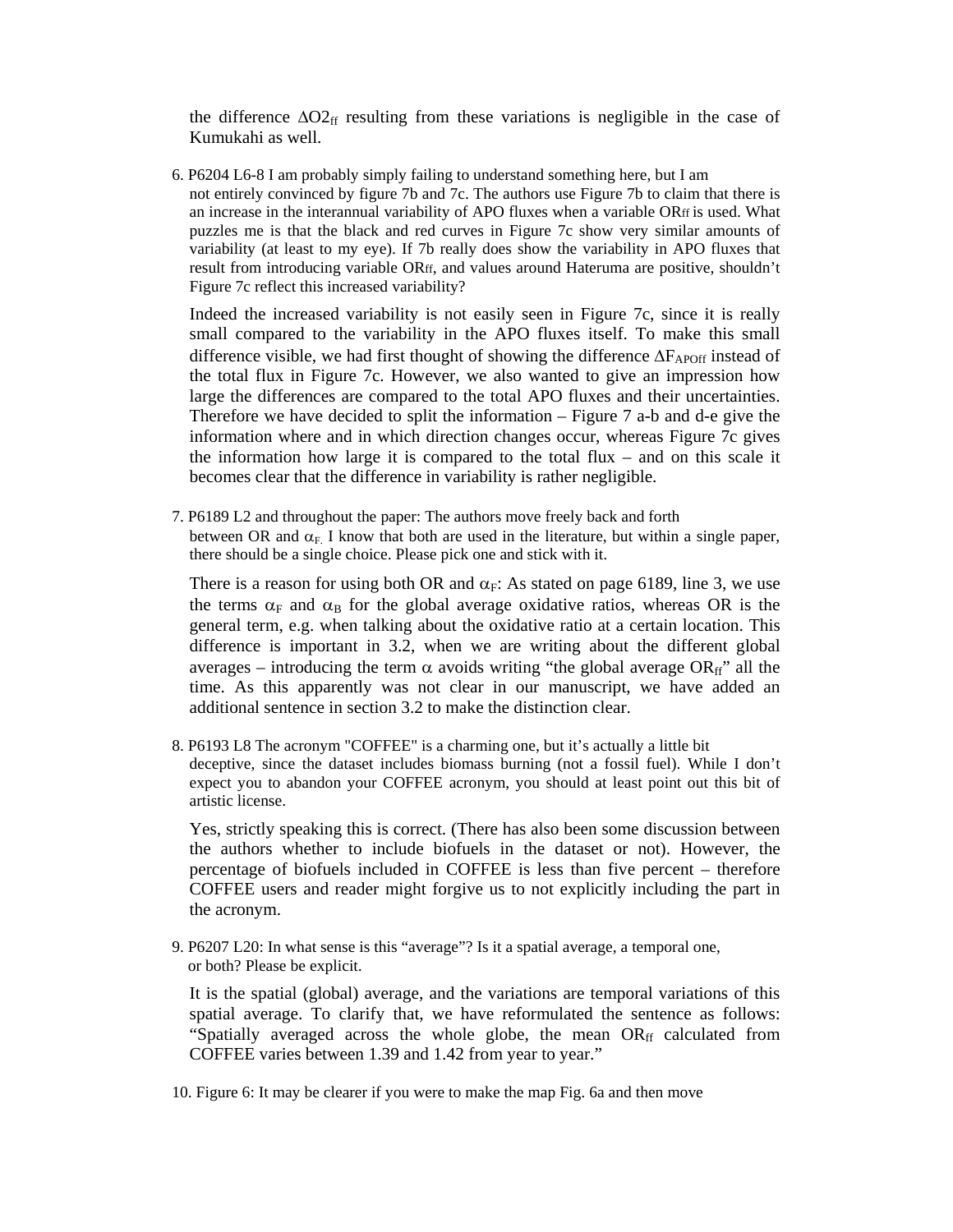the other two to the right side of the panel and relabel as 6b and 6c. Also, line 7 of the caption should read "REMO is used when available..." Finally, why are the whiskers in 6a solid lines, while those in 6b are dashed?

We have followed this suggestion and changed the order of figures and the caption accordingly, as well as used the same type of whisker lines in both plots now.

# Answer to remaining comments from Referee 3

[As page and line numbers given by the referee refer to the submitted manuscript instead of the discussion paper itself, the respective numbers for the discussion manuscript are added in brackets]

1. I question the validity of figure 3a. It seems that much of the long-term time variations were based on country-level extension in time. How can a pixel-level trend be determined?

Although the extrapolation of the  $CO<sub>2</sub>$  is mainly based on country level data, the information on the distribution of categories goes into the extrapolation as well, and the ORff varies per country **and usage type**. The pixel-level changes in OR<sub>ff</sub> are also determined by how strong which usage type contributes to the  $CO<sub>2</sub>$ emissions/ $O_2$  uptake at this location.

- 2. Page 2, line 13 (P6189, line 2): should you not have a delta symbol in the denominator of this expression? Yes. The delta symbol has been added.
- 3. Page 5, line 30/31 (page 6193, line 8): I would note the download website here as well as where you have it in the conclusions portion of the paper. This is a good idea. We have added a sentence about the download website at this point.
- 4. Page 8, line 32 (page 6196, line 25): I think you want to note that this is the most recent sink estimate that incorporates APO. There are many estimate of carbon uptake and many of these vary from the manning and keeling estimates.

We have now clarified in the text that is the most recent sink estimate **based on**  $\mathbf{O}_2$ **measurements** – and only for those it makes sense to discuss the influence of the uncertainty in  $\alpha_F$ .

5. Page 9, 1st para: this clearly relates to my comment above: : :. But, this puzzles me further. It seems to me that you are using the IAV as a form of uncertainty? You seem to agree that the uncertainty that manning and keeling identify is the dominant but go on to state that this cannot be quantified for coffee. But, it seems that the 0.04 value could be used and worked into figure 3. You appear to have done that but I cannot make out any other lines on the plot as the color is very weak.

The purpose of our discussion is to assess whether neglecting the IAV of  $OR<sub>ff</sub>$  leads to a larger error in the calculation of the sinks, not using the IAV as a form of uncertainty. However, as it can be seen from Figure 3 (or will be seen now, after making the  $\pm 0.04$ value clearly visible), the range of year-to-year variation is much smaller then the value of 0.04. We hope this will be clearer now, after removing the discussion on the different